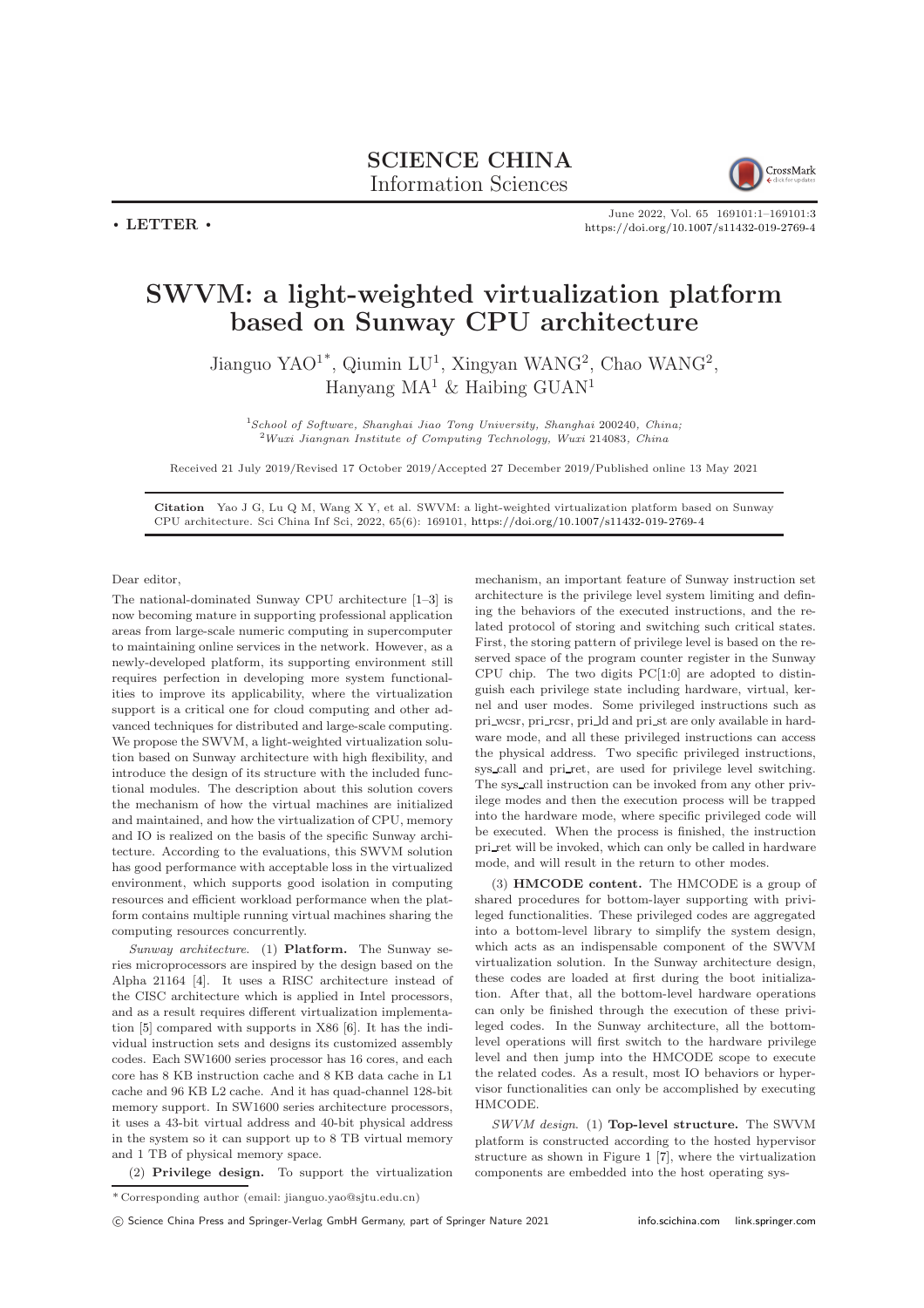<span id="page-1-0"></span>

Figure 1 (Color online) The overall design of the SWVM system.

tem at different layers, and the activated virtual machines act as normally executing programs in this operating system [\[8\]](#page-2-7). When the user intends to start a virtual machine, the user-space emulator accepts the user commands, and then invokes the kernel/user-space interfaces to activate the functions in the hypervisor kernel module, where the virtual machine instances are created, initialized and configured. Then during the lifecycle of the virtual machine, the hypervisor manages the virtual CPU scheduling and memory address translating, along with the interrupt forwarding to support the IO operations.

First, the HMCODE here serves as the interface in the switching process among different hosts and virtual scopes, and also provides the functions of hardware operations for the virtualization hypervisor, such as changing hardware states, operating memory allocation and processing interrupts. Then the hypervisor kernel module is the critical component for the virtualization solution embedded in the operating system kernel of the host, which provides and realizes most of the fundamental virtualization functionalities, such as scope switching and scheduling for the CPU virtualization, address translation, and allocated region management for the memory virtualization, along with the necessary kernel/user-space interfaces for communication and monitoring. The user-space emulator includes all the virtualization functionalities with no necessity to be embedded into the kernel. Generally, it provides user command interfaces, emulates the virtual devices to support the virtual machine IO and monitors the execution of the active virtual machines.

(2) CPU virtualization. The first part of the CPU virtualization implementation is the whole process of instruction simulations. In SWVM, each thread is created and allocated for a vCPU when the virtual machine is initialized. Then common instructions are handled in those threads. Privileged instructions will cause a trap into hardware mode, which switches the context to the host OS and invokes corresponding functions in the SWVM hypervisor. The second part of the CPU virtualization implementation is handled by the hypercalls which trap into the hardware mode and invoke the HMCODE functionalities. The host can get the data from the guest through the register which is set before the context switches. And the guest can also get the data from the host after interrupts. The third part is the CPU resource scheduling for multiple vCPUs running

on a pCPU. In SWVM, we adopt the round-robin mechanism to schedule a pCPU between multiple vCPUs along with tasks in host scope. Each vCPU will be viewed as a single thread running on a certain pCPU. The pCPU schedules those threads of the host and the guest together. When the time slice is scheduled to a virtual machine, the control of the pCPU will be transferred to the active vCPU thread and the execution context will be switched to the guest by HMCODE.

(3) Memory virtualization. As there is no hardware page table in the Sunway CPU architecture, the page table of Sunway architecture is created and managed by software, which refers to the chance to construct an efficient solution of memory virtualization in SWVM. For efficiency, we pre-allocate the memory space required for a virtual machine when initializing the guest in the SWVM hypervisor. The address translation from the virtual memory address to the physical memory address is based on the start address and size of the allocated memory blocks stored in the data structure of the hypervisor. When an instruction of reading from or writing to the virtual memory is executed in the guest OS, the address base register configured with the offset decided by the memory region pre-allocation in virtual machine (VM) initialization process is adopted to get the correct memory mapping between the virtual memory address and the corresponding physical memory address. As the memory is pre-allocated to the guest while initializing from the perspective of the host, page faults will never occur in the host memory address space. If a page fault occurs in the guest OS, it can be detected and solved directly by the SWVM guest kernel. The design is easy to be implemented with considerable efficiency. The safety and isolation of the virtual memory are guaranteed by the implementation of software page table in the Sunway architecture.

(4) IO virtualization. The key of IO virtualization is the mechanism by which the host OS send interrupts to the virtual machine. All interrupts should be handled in the host OS by the device driver. So, the problem comes down to the interrupt forwarding. This implementation is also based on the hypercall mechanism mentioned above. When the data transfer happens, the guest invokes a hypercall to forward the request parameters including the data location. Then, the context is switched to the host and parameters are received by the user-space emulator. The hypervisor then handles the request by manipulating the block devices. After the request is done, the corresponding data pointers and the result will be stored in registers and the running context is switched to the guest by hypervisor. We use a virtual queue for virtual IO devices handling their messages in order in our implementation. Moreover, for some PCI devices, we apply a para-virtualization solution for the guest. By modifying the guest kernel, the guest is able to interact with devices without invoking a hypercall. It greatly improves the efficiency of SWVM.

Evaluation conclusion. We execute our evaluations on a Sunway server with 16-cores SW6A CPU, 32 GB memory and HDD disks. The operating system is Ubuntu Kylin 16.04 with linux kernel v4.4.15 specially modified and compiled for Sunway CPU architecture. According to the benchmark evaluation result, compared with the host, a certain vCPU can achieve 99.1% efficiency of the host. The memory performance of the guest OS is about 98% of the host OS. And the performance of the guest is about 48.4% of the host OS in disk IO.

Also, in the situation with multiple VMs, the perfor-